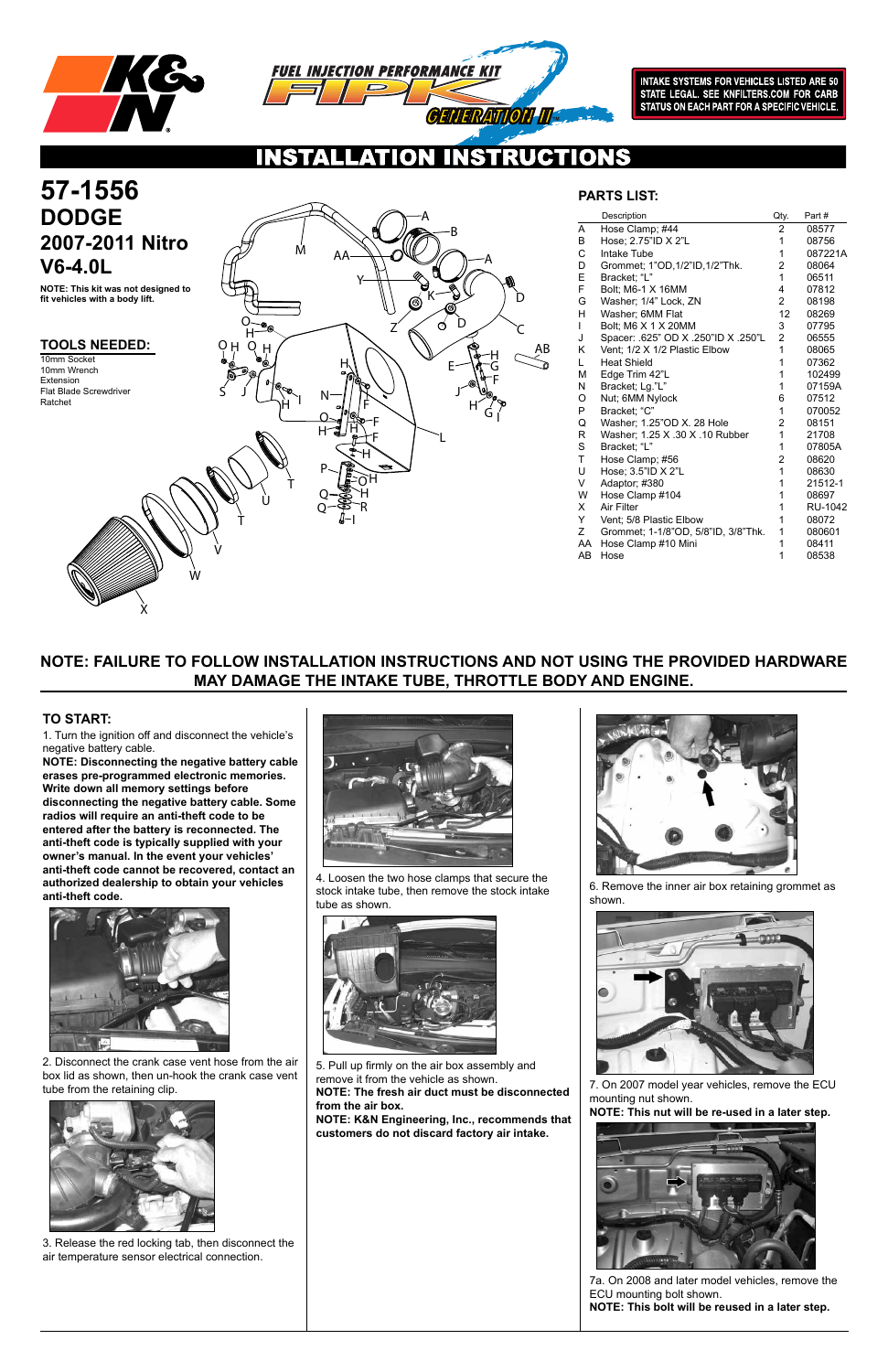## Continued INSTALLATION INSTRUCTIONS



8. Remove the timing cover bolt (shown).



9. Install silicone hose (#08756) onto the throttle body and secure with the provided hose clamp.



11. Install the provided grommets into the K&N® intake tube as shown.



10. Install the tube mounting bracket (#06511) onto the K&N® intake tube (as shown) using the provided hardware.



14. Install the air temperature sensor into the grommet installed into the K&N® intake tube as shown.



15. Install the K&N® intake tube into the silicone hose at the throttle body and align the mounting bracket with the timing cover bolt location (removed in step #8).



16. Secure the tube mounting bracket to the timing cover with the provided

hardware as shown.

**NOTE: The spacer is to be placed between the bracket and timing cover.**



19. Install the heat shield mounting bracket (#07159) onto the heat shield using the provided hardware as shown.



20. Install the provided edge trim onto the heat shield, starting at the bracket installed in step #19. **NOTE: Some trimming of the edge trim may be necessar**y.



21. Install the heat shield mounting bracket (#070052) to the bottom of the heat shield using the provided hardware as shown.

18. Connect the crank case vent hose to the 90° fitting installed into the K&N® intake tube as shown.

13. Remove the air temperature sensor from the stock intake tube as shown.



17. Re-connect the air temperature sensor electrical connection.





12. Install the provided 90° fitting into the grommet installed into the K&N® intake tube as shown. **NOTE: On 2008 and later vehicles, it will be** 

**necessary to drill out the crank case vent hole to 7/8"id and install the larger grommet provided.**





22. On 2007 model year vehicles, install the heat shield mounting bracket (#07805) to the side of the heat shield using the provided hardware. **NOTE: The provided spacer is to be placed between the bracket and heat shield.**



23. Install the heat shield into the engine compartment. Align the bottom rear mounting bracket with the threaded stud on the lower inner fender. Align the upper rear mounting bracket with the ECU mounting stud. Secure with the factory ECU mounting nut and provided hardware. **NOTE: The fresh air duct must be aligned with the mounting tab on the bottom of the heat shield.**